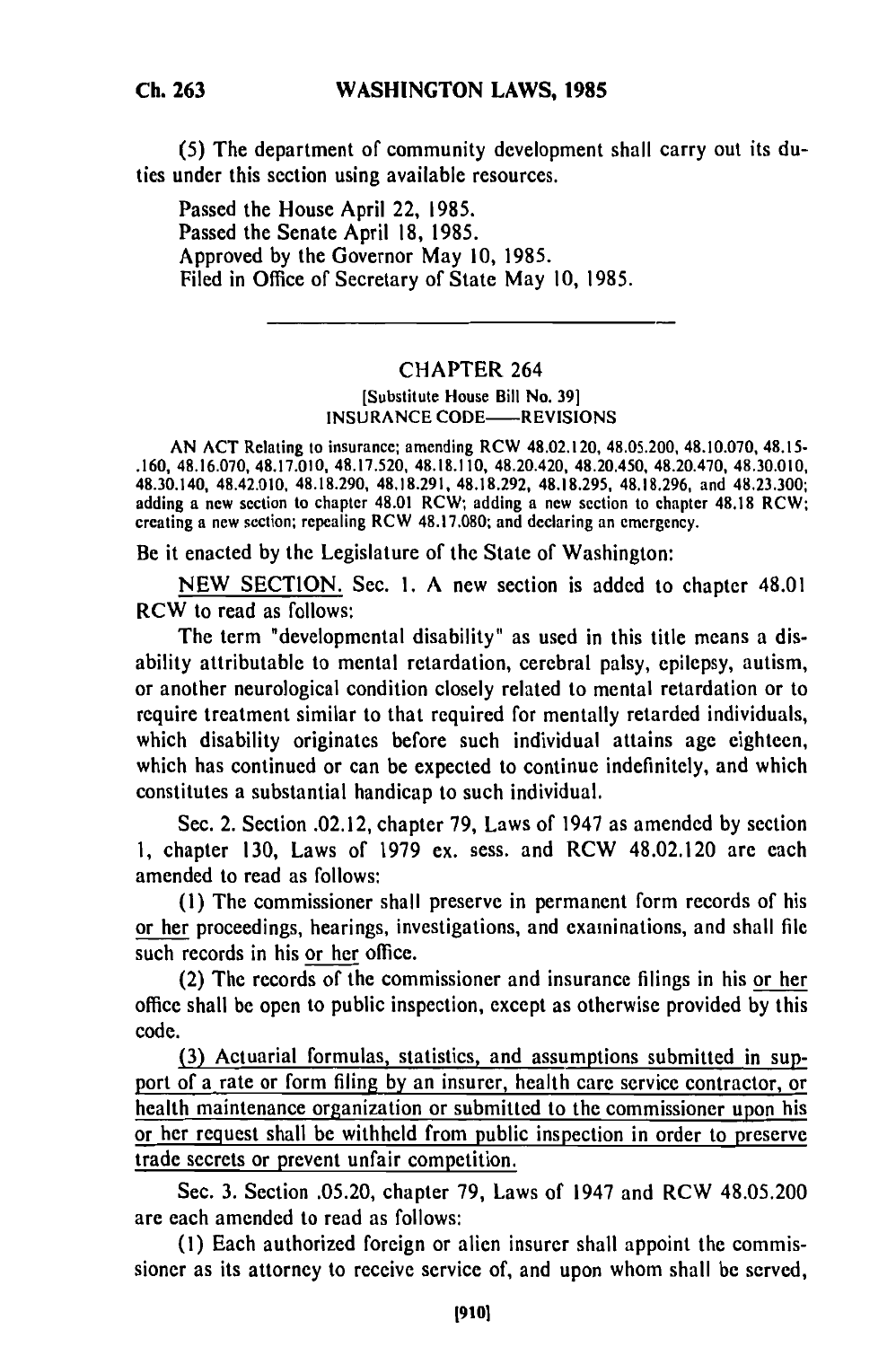all legal process issued against it in this state upon causes of action arising within this state. Service upon the commissioner as attorney shall constitute service upon the insurer. Service of legal process against such insurer can be had only **by** service upon the commissioner, except actions upon contractor bonds pursuant to RCW **18.27.040,** where service may be upon the department of labor and industries.

(2) With the appointment the insurer shall designate **by** name and address the pc,son to whom the commissioner shall forward legal process so served upon him or her. The insurer may change such person **by** filing a new designation.

**(3)** The appointment of the commissioner as attorney shall be irrevocable, shall bind any successor in interest or to the assets or liabilities of the insurer, and shall remain in effect as long as there is in force in this state any contract made **by** the insurer or liabilities or duties arising therefrom.

Sec. 4. Section **.10.07,** chapter **79,** Laws of 1947 as last amended **by** section **5,** chapter **266,** Laws of **1975 1st** ex. sess. and RCW **48.10.070** are each amended to read as follows:

**(1) A** domestic reciprocal insurer hereafter formed, if it has otherwise complied with the provisions of this code, may be authorized to transact insurance if it ((deposits and maintains on deposit with the commissioner surplus funds in the minimum amount of three hundred thousand dollars)) initially possesses surplus in an amount equal to or exceeding the capital and surplus requirements required under RCW 48.05.340(1) plus special surplus, if any, required under RCW 48.05.360 and thereafter possesses, and maintains surplus funds equal to the paid-in capital stock required under RCW 48.05.340 of a stock insurer transacting like kinds of insurance, and the special surplus, if any, required under RCW 48.05.360.

(2) A ((domestic reciprocal insurer may be authorized to transact oth**er kinds of insurance in addition to that for which it was originally author-** ized, if it has otherwise complied with the provisions of this code therefor and possesses and maintains surplus funds equal to the paid-in capital stock<br>required under RCW 48.05.340 of a stock insurer transacting like kinds of **insurance, and the special surplus, if any, required under RCW 48.05.360** as to such a stock insurer. The minimum deposit held by the commissioner **shall constitute part of the surplus funds so otherwise required. The insurer need not deposit such additional surplus funds with the commissioner:** PROVIDED, That a)) domestic reciprocal insurer which under prior laws held authority to transact insurance in this state may continue to be so authorized so long as it otherwise qualifies therefor and maintains surplus funds in amount not less than as required under laws of this state in force at the time such authority to transact insurance in this state was granted.

(3) A domestic reciprocal insurer heretofore formed shall maintain on deposit with the commissioner surplus funds of not less than the sum of one hundred thousand dollars, and to transact kinds of insurance transacted by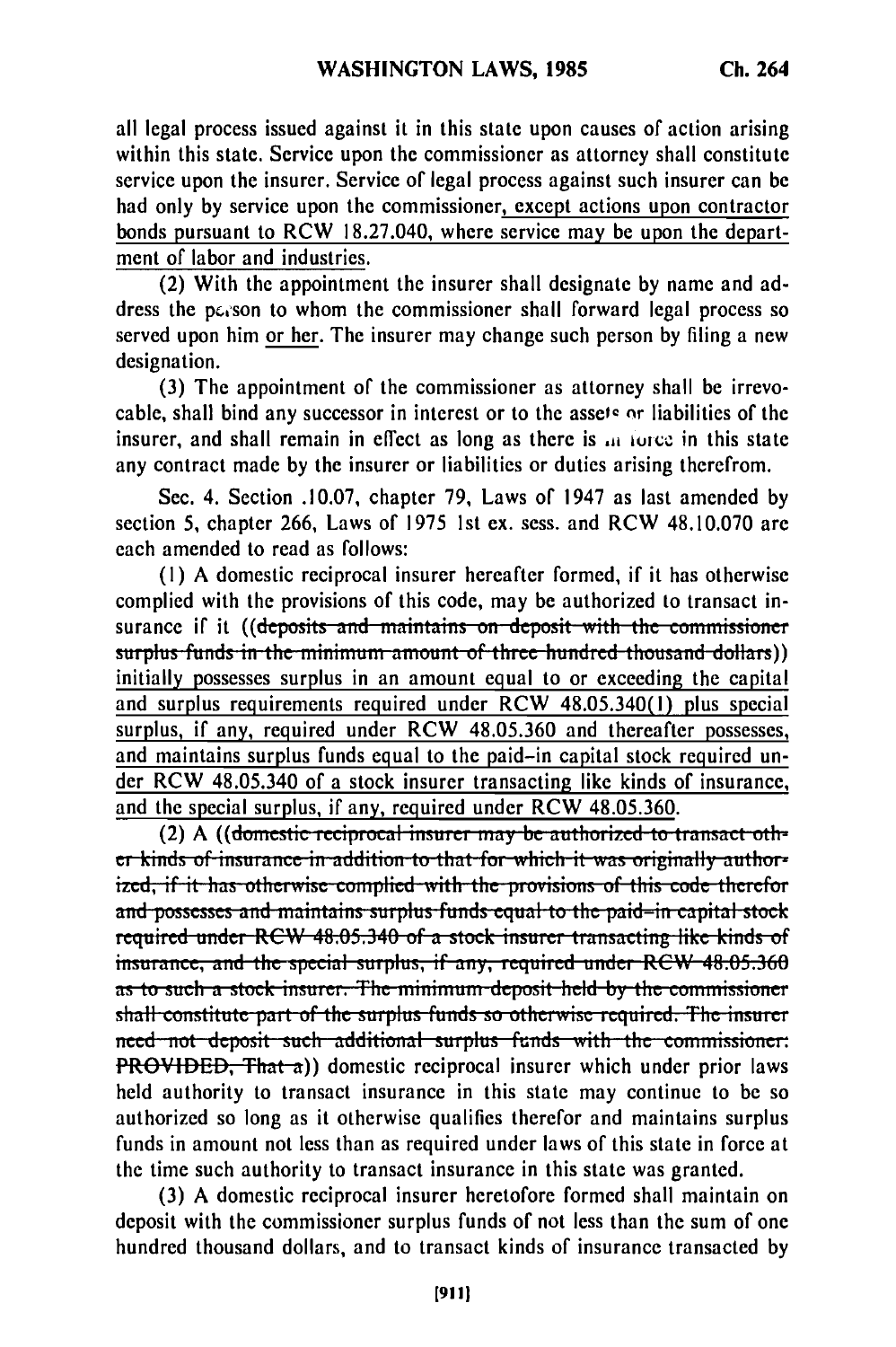it in addition to that authorized **by** its original certificate of authority, shall have and maintain surplus (including the amount of such deposit) in amount not less than the paid-in capital stock required under RCW 48.05.340(1) plus special surplus, if any, required under RCW **48.05.360,** of a domestic stock insurer formed after **1967** and transacting the same kinds of insurance. Such additional surplus funds need not be deposited with the commissioner.

See. **5.** Section **.15.16,** chapter **79,** Laws of 1947 as amended **by** section 22, chapter **190,** Laws of 1949 and RCW **48.15.160** are each amended to read as follows:

**(1)** The provisions of this chapter controlling the placing of insurance with unauthorized insurers shall not apply to reinsurance or to the following insurances when so placed **by** licensed agents or brokers of this state:

(a) Ocean marine and foreign trade insurances.

**(b)** Insurance on subjects located, resident, or to be performed wholly outside of this state, or on vehicles or aircraft owned and principally garaged outside this state.

(c) Insurance on operations of railroads engaged in transportation in interstate commerce and their property used in such operations.

**(d)** Insurance of aircraft owned or operated **by** manufacturers of aircraft, or of aircraft operated in schedule interstate flight, or cargo of such aircraft, or against liability, other than workmen's compensation and employer's liability, arising out of the ownership, maintenance or use of such aircraft.

(2) Agents and brokers so placing any such insurance with an unauthorized insurer shall keep a full and true record of each such coverage in detail as required of surplus line insurance under this chapter and shall meet the requirements imposed upon a surplus line broker pursuant to RCW **48.15.090** and any regulations adopted thereunder. The record shall **be** preserved for not less than five years from the effective date of the insurance and shall be kept available in this state and open to the examination of the commissioner. The agent or broker shall furnish to the commissioner at  $((\overline{\text{his}}))$  the commissioner's request and on forms as designated and furnished **by** him or her a report of all such coverages so placed in a designated calendar year.

Sec. **6.** Section **.16.07,** chapter **79,** Laws of 1947 as amended **by** section **8,** chapter **86,** Laws of **1955** and RCW **48.16.070 are** each amended to read as follows:

The commissioner may designate any solvent trust company or other solvent financial institution having trust powers domiciled in this state, as the commissioner's depositary to receive and hold any ((such)) deposit of securities. Any deposit so **held** shall **be** at the expense of the insurer. Any solvent financial institution domiciled in this state, the deposits of which are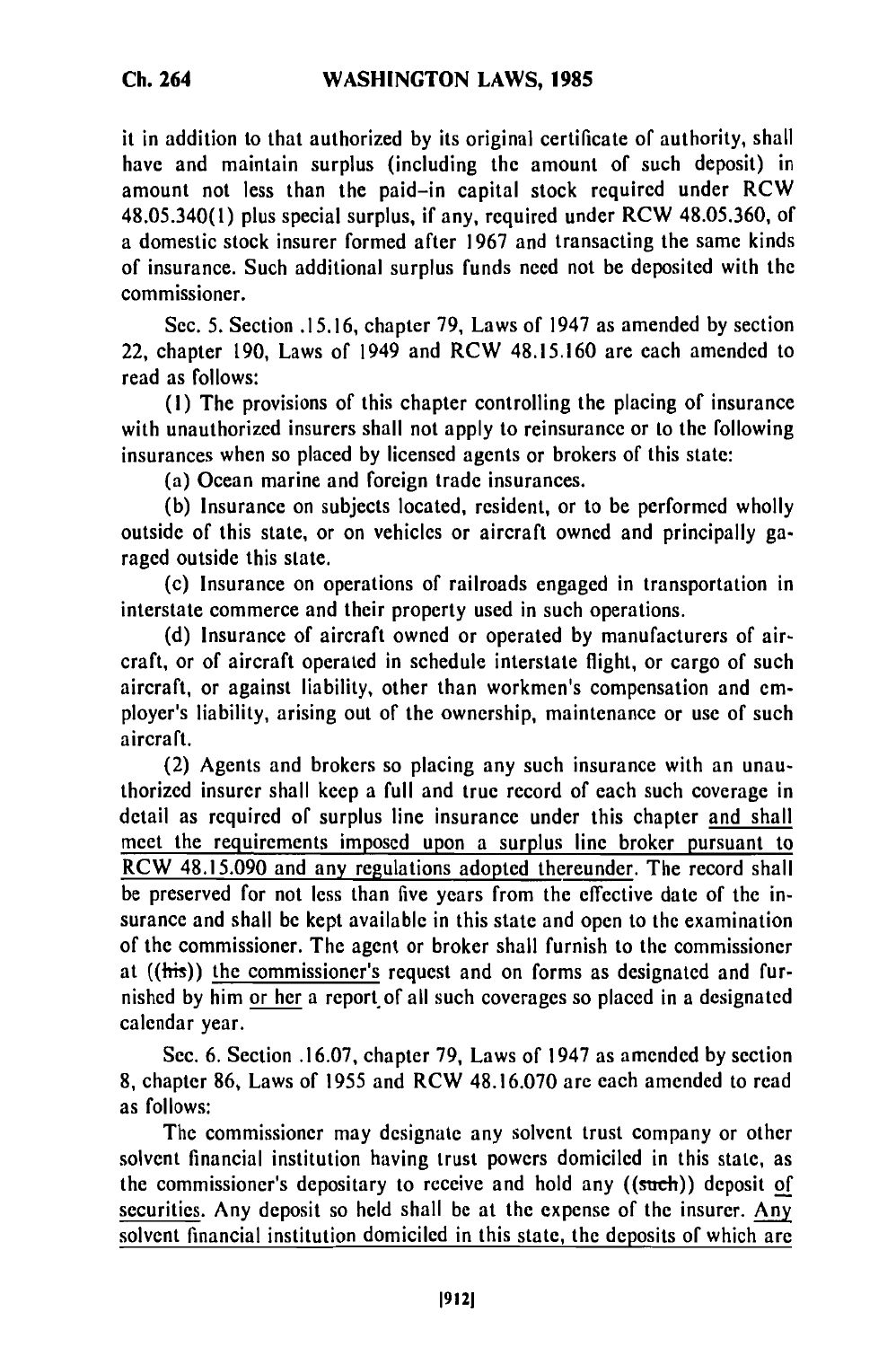insured by the Federal Deposit Insurance Corporation or the Federal Savings and Loan Insurance Corporation, may be designated as the commissioner's depositary to receive and hold any deposit of funds. All funds deposited shall be fully insured by the Federal Deposit Insurance Corporation or the Federal Savings and Loan Insurance Corporation.

Sec. 7. Section .17.01, chapter 79, Laws of 1947 as amended by section 9. chapter 339. Laws of 1981 and RCW 48.17.010 are each amended to read as follows:

"Agent" means any person appointed by an insurer to solicit applications for insurance on its behalf( $(\tau$ and)). If authorized so to do,  $((\tau$ )) an agent may effectuate insurance contracts $((\overline{-}and\overline{-}to))$ . An agent may collect premiums on insurances so applied for or effectuated.

Sec. 8. Section .17.52, chapter 79, Laws of 1947 as amended by section 9, chapter 197, Laws of 1953 and RCW 48.17.520 are each amended to read as follows:

(1) No such temporary license shall be effective for more than ninety days in any twelve month period, subject to extension for an additional period of not more than ninety days at the commissioner's discretion and for good cause shown. The commissioner may refuse so to license again any person who has previously been so licensed.

(2) An individual requesting temporary agent's license on account of death or disability of an agent, shall not be so licensed for any insurer as to which such agent was not licensed at the time of death or commencement of disability.

 $((3)$  No person writing or renewing any "controlled business," as defined in this chapter, under any temporary license, shall be entitled to receive any commission or other compensation on account thereof unless and until prior to the expiration of the temporary license such person fully qualifies for and receives a permanent license in replacement of the temporary license. Otherwise, the licensee under such temporary license may exercise the same powers as under a like permanent license.)

Sec. 9. Section .18.11, chapter 79, Laws of 1947 as amended by section 9. chapter 181, Laws of 1982 and RCW 48.18.110 are each amended to read as follows:

(1) The commissioner shall disapprove any such form of policy, application, rider, or endorsement, or withdraw any previous approval thereof, only:

(a) If it is in any respect in violation of or does not comply with this code or any applicable order or regulation of the commissioner issued pursuant to the code: or

(b) If it does not comply with any controlling filing theretofore made and approved; or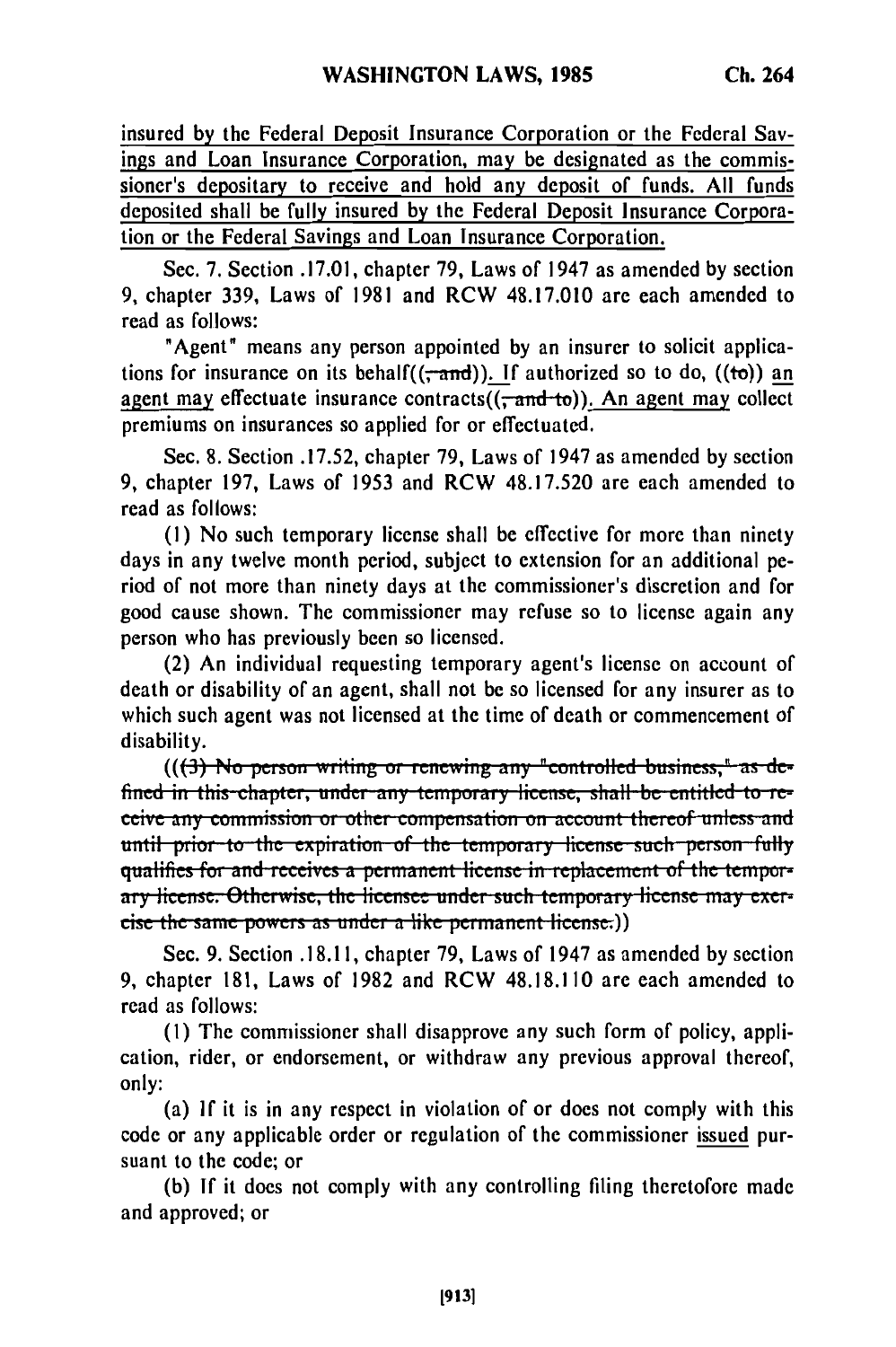**(c)** If it contains or incorporates by reference any inconsistent, ambiguous or misleading clauses, or exceptions and conditions which unreasonably or deceptively affect the risk purported to be assumed in the general coverage of the contract; or

(d) If it has any title, heading, or other indication of its provisions which is misleading; or

(e) If purchase of insurance thereunder is being solicited by deceptive advertising.

(2) In addition to the grounds for disapproval of any such form as provided in subsection (I) of this section, the commissioner may disapprove any form of disability insurance policy if the benefits provided therein are unreasonable in relation to the premium charged.

Sec. 10. Section 3, chapter 128, Laws of 1969 ex. sess. and RCW 48- .20.420 are each amended to read as follows:

Any disability insurance contract providing health care services, delivered or issued for delivery in this state more than one hundred twenty days after August II, 1969, which provides that coverage of a dependent child shall terminate upon attainment of the limiting age for dependent children specified in the contract, shall also provide in substance that attainment of such limiting age shall not operate to terminate the coverage of such child while the child is and continues to be both (1) incapable of self-sustaining employment by reason of ((mental retardation)) developmental disability or physical handicap and (2) chiefly dependent upon the subscriber for support and maintenance, provided proof of such incapacity and dependency is furnished to the insurer by the subscriber within thirty-one days of the child's attainment of the limiting age and subsequently as may be required by the insurer but not more frequently than annually after the two year period following the child's attainment of the limiting age.

Sec. II. Section 16, chapter 266, Laws of 1975 1st ex. sess. and RCW 48.20.450 are each amended to read as follows:

The commissioner shall issue regulations to establish specific standards, including standards of full and fair disclosure, that set forth the manner, content, and required disclosure for the sale of individual policies of disability insurance which shall be in addition to and in accordance with applicable laws of this state, including RCW ((48.20.032)) 48.20.450 through 48.20.480, which may cover but shall not be limited to:

(I) Terms of renewability;

(2) Initial and subsequent conditions of eligibility;

(3) Nonduplication of coverage provisions;

- (4) Coverage of dependents;
- (5) Preexisting conditions;
- (6) Termination of insurance;
- (7) Probationary periods;
- (8) Limitations;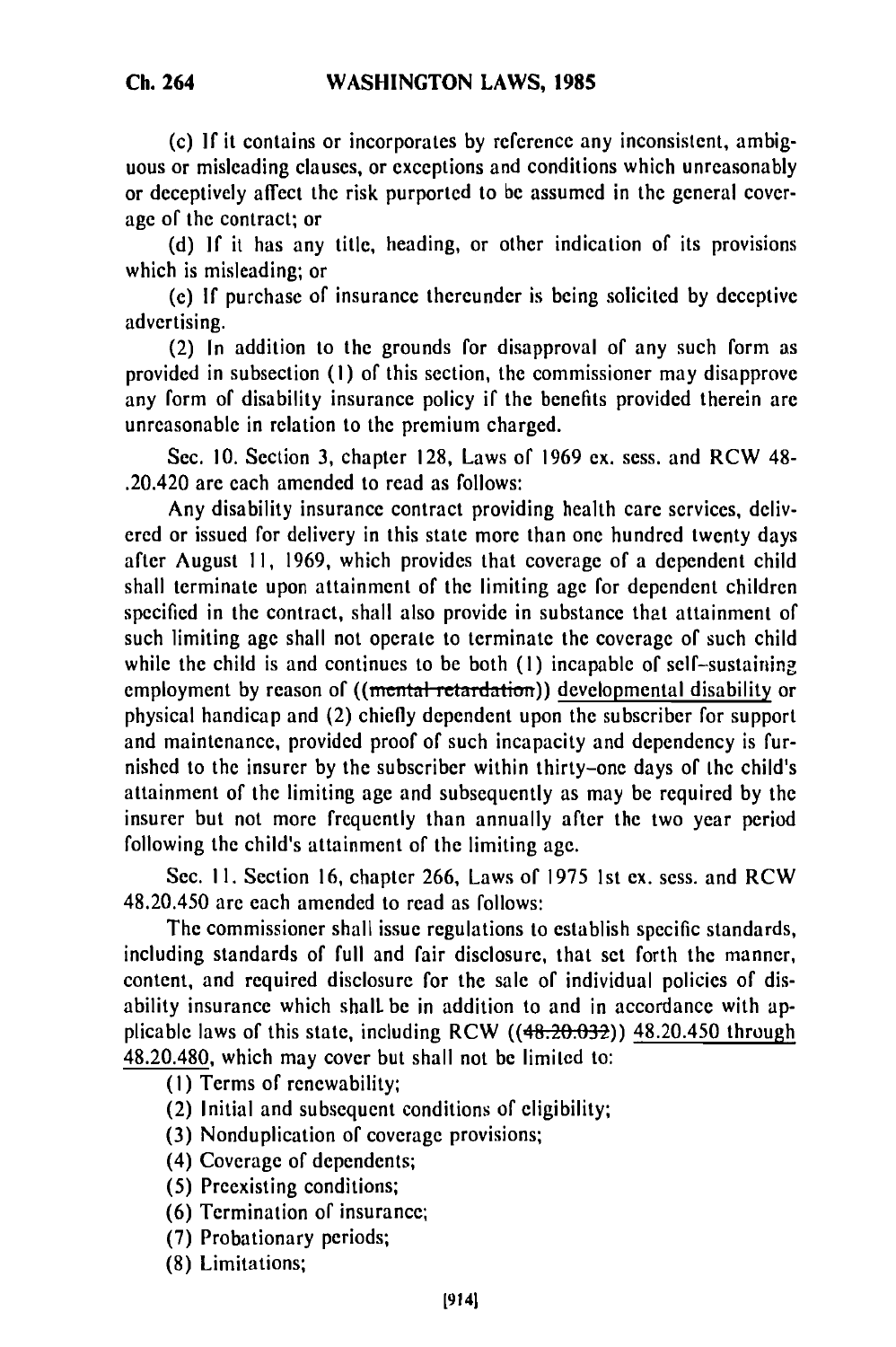**(9)** Exceptions;

(10) Reductions;

**(II)** Elimination periods;

(12) Requirements for replacement;

(13) Recurrent conditions; and

(14) The definition of terms including but not limited to the following: Hospital, accident, sickness, injury, physician, accidental means, total disability, partial disability, nervous disorder, guaranteed renewable, and noncancellable.

Sec. 12. Section 18, chapter 266, Laws of 1975 1st ex. sess. and RCW  $48.20.470$  are each amended to read as follows:

(I) No policy of individual disability insurance shall be delivered or issued for delivery in this state unless an outline of coverage described in subsection (2) of this section is furnished to the applicant in accord with such rules or regulations as the commissioner shall prescribe.

(2) The commissioner shall prescribe the format and content of the outline of coverage required by subsection (I) of this section. "Format" means style, arrangement, and overall appearance, including such items as the size, color, and prominence of type and the arrangement of text and captions. Such outline of coverage shall include:

(a) A statement identifying the applicable category or categories of coverage provided by the policy as prescribed in ((section 15 of this 1975) act)) RCW 48.20.450;

(b) A description of the principal benefits and coverage provided in the policy;

(c) A statement of the exceptions, reductions and limitations contained in the policy;

(d) A statement of the renewal provisions including any reservation by the insurer of a right to change premiums; and

(e) A statement that the outline is a summary of the policy issued or applied for and that the policy should be consulted to determine governing contractual provisions.

Sec. 13. Section .30.01, chapter 79, Laws of 1947 as last amended by section 6, chapter 152, Laws of 1973 1st ex. sess. and RCW 48.30.010 arc each amended to read as follows:

(I) No person engaged in the business of insurance shall engage in unfair methods of competition or in unfair or deceptive acts or practices in the conduct of such business as such methods, acts, or practices are defined pursuant to subsection (2) of this section.

(2) In addition to such unfair methods ond unfair or deceptive acts or practices as are expressly defined and prohibited by this code, the commissioner may from time to time by regulation promulgated pursuant to chapter 34.04 RCW, define other methods of competition and other acts and

**Ch. 264**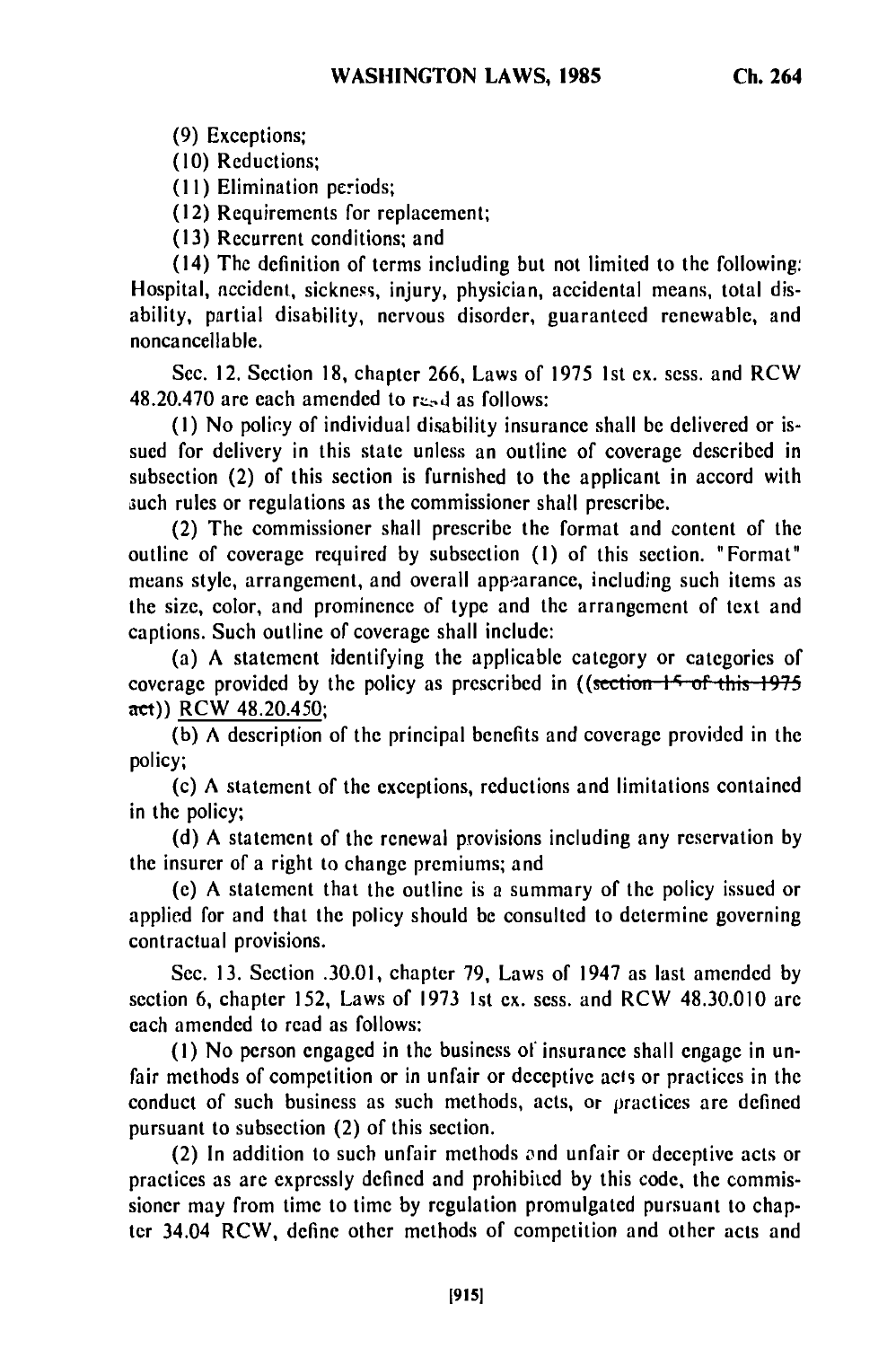practices in the conduct of such business reasonably found **by** ((him)) the commissioner to be unfair or deceptive.

**(3)** No such regulation shall **be** made effective prior to the expiration of thirty days after the date of the order **by** which it is promulgated.

(4) If the commissioner has cause to believe that any person is violating any such regulation  $((he))$ , the commissioner may order such person to cease and desist therefrom. The commissioner shall deliver such order to such person direct or ,mail it to the person **by** registered mail with return receipt requested. **If** the person violates the order after expiration of ten days after the cease and desist order has been received **by** him or her, he or she may be fined **by** the commissioner a sum not to exceed two hundred and fifty dollars for each violation committed thereafter((<del>, or the commissioner</del>) may take such other action independently, or in addition, as is permitted under the insurance code for the violation of the regulation)).

**(5) If** any such regulation is violated, the commissioner may take such other or additional action as is permitted under the insurance code for violation of a regulation.

Sec. 14. Section .30.14, chapter **79,** Laws of 1947 as amended **by** section 3, chapter **119,** Laws of **1975-'76** 2nd ex. sess. and RCW 48.30.140 are each amended to read as follows:

**(1)** Except to the extent provided for in an applicable filing with the commissioner then in effect, no insurer, general agent, agent, broker, or solicitor shall, as an inducement to insurance, or after insurance has been effected, directly or indirectly, offer, promise, allow, give, set off, or pay to the insured or to any employee of the insured, any rebate, discount, abatement, or reduction **of** premium or any part thereof named in any insurance contract, or any commission thereon, or earnings, profits, dividends, or other benefit, or any other valuable consideration or inducement whatsoever which is not expressly provided for in the policy.

(2) Subsection **(I) of** this section shall not apply as to commissions paid to a licensed agent, general agent, evoker, or solicitor for insurance placed on his or her own property or risks( $(\cdot, \cdot)$  if the aggregate of such commissions does not exceed five percent of the total net commissions received **by the agent, general agent, broker, or solicitor during the same twelve** month period)).

**(3)** This section shall not apply to the allowance **by** any marine insurer, or marine insurance agent, general agent, broker, or solicitor, to any insured, in connection with marine insurance, of such discount as is sanction-ed **by** custom among marine insurers as being additional to the agent's or broker's commission.

(4) This section shall not apply to advertising or promotional programs conducted **by** insurers, agents, or brokers whereby prizes, goods, wares, or merchandise, not exceeding five dollars in value per person in the aggregate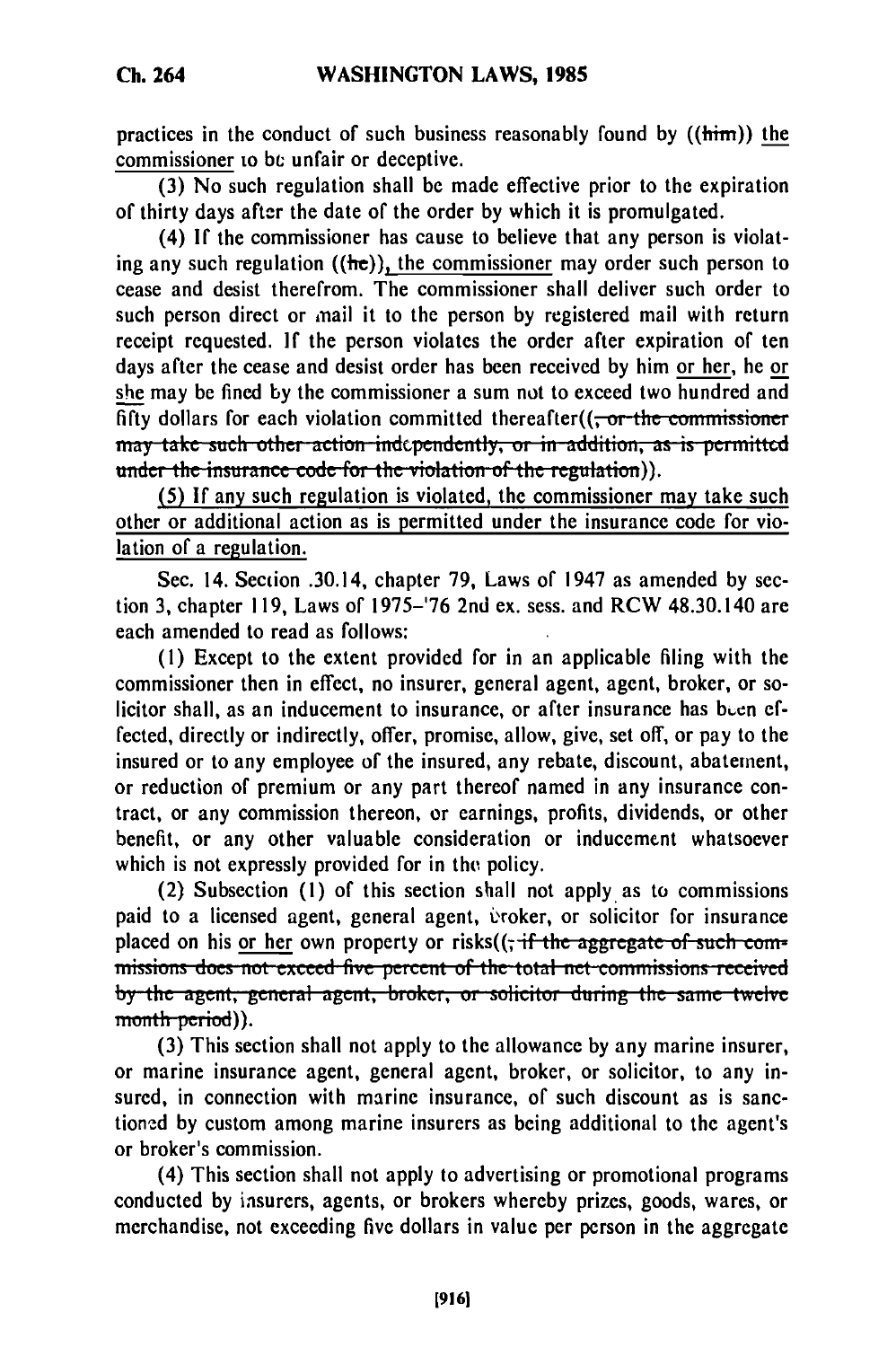in any twelve month period, are given to all insureds or prospective insureds under similar qualifying circumstances.

Sec. **15.** Section **1,** chapter **36,** Laws of **1983** and RCW 48.42.010 are each amended to read as follows:

Notwithstanding any other provision of law, and except as provided in this chapter, any person or other entity which provides coverage in this state for life insurance, annuities, loss of time, medical, surgical, chiropractic, physical therapy, speech pathology, audiology, professional mental health, dental, hospital, or optometric expenses, whether the coverage is **by** direct payment, reimbursement, the providing of services, or otherwise, shall be subject to the authority of the state insurance commissioner, unless the person or other entity shows that while providing the services it is subject to the jurisdiction and regulation of another agency of this state, any subdivisions thereof, or the federal government.

**NEW SECTION.** Sec. **16.** Section **.17.08,** chapter **79,** Laws of 1947 and RCW **48.17.080** are each repealed.

Sec. **17.** Section **.18.29,** chapter **79,** Laws of 1947 as last amended **by** section **7,** chapter **110,** Lws of **1982** and RCW **48.18.290** are each amended to read as follows:

**(I)** Cancellation **by** the insurer of any policy which **by** its terms is cancellable at the option of the insurer, or of any binder based on such policy, may be effected as to any interest only upon compliance with either or both of the following:

(a) Written notice of such cancellation must **be** actually delivered or mailed to the insured or to his or her representative in charge of the subject of the insurance not less than  $((\text{twenty}))$  forty-five days prior to the effective date of the cancellation except for cancellation of insurance policies for nonpayment of premiums, which notice shall **be** not less than ten days prior to &uch date and except for cancellation of fire insurance policies under chapter **48.53** RCW, which notice shall not **be** less than five days prior to such date;

**(b)** Like notice of not less than ((twenty)) forty-five days must also **be** so delivered or mailed to each mortgagee, pledgee, or other person shown **by** the policy to have an interest in any loss which may occur thereunder.

(2) The mailing of any such notice shall be effected by depositing it in a sealed envelope, directed to the addressee at his or her last address as known to the insurer or as shown by the insurer's records, with proper prepaid postage affixed, in a letter depository of the United States post office. The insurer shall retain in its records any such item so mailed, together with its envelope, which was returned by the post office upon failure to find, or deliver the mailing to, the addressee.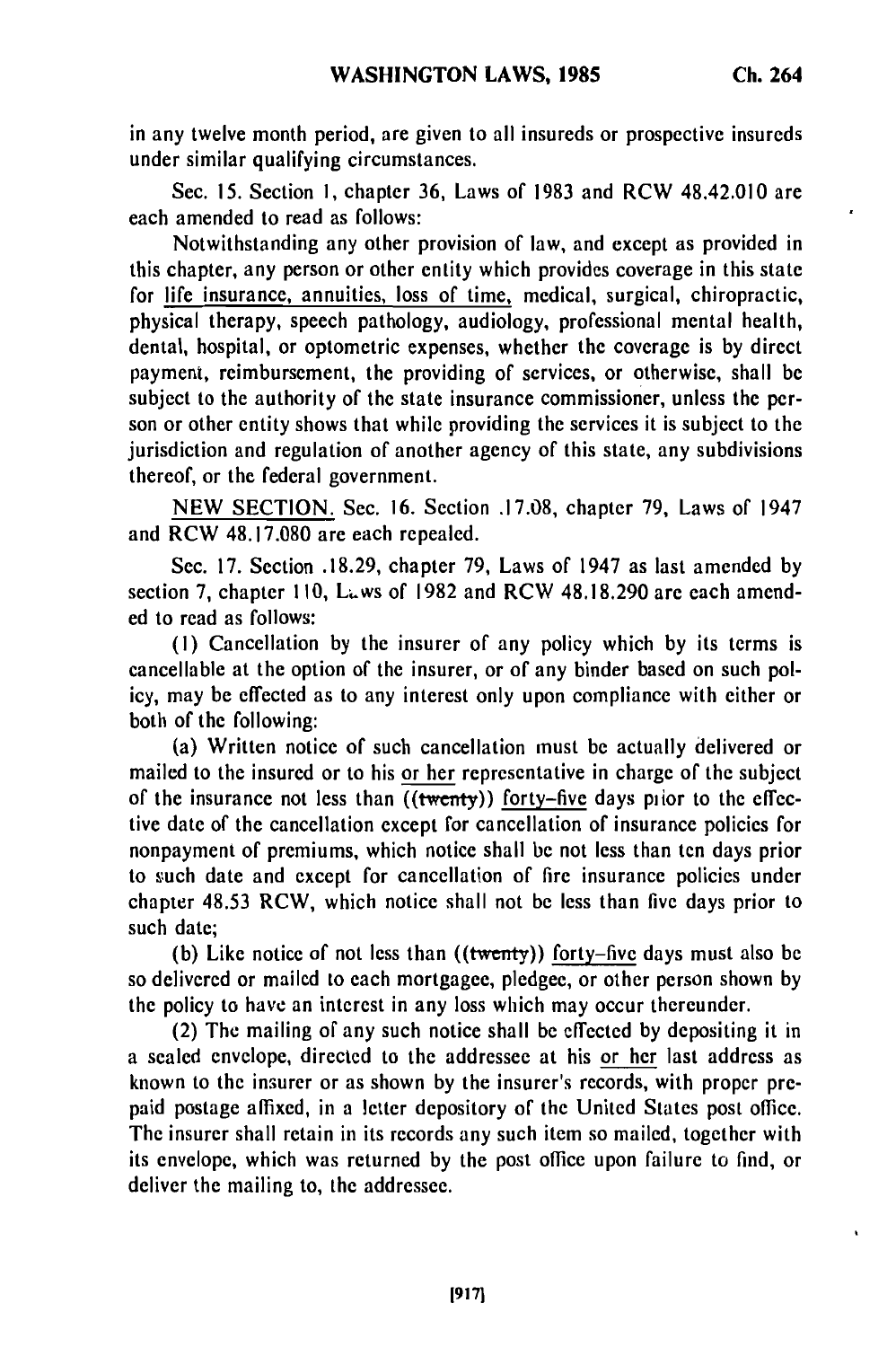**(3)** The affidavit of the individual making or supervising such a mailing, shall constitute prima facie evidence of such facts of the mailing as are therein affirmed.

(4) The portion of any premium paid to the insurer on account of the policy, unearned because of the cancellation and in amount as computed on the pro rata basis, must be actually paid to the insured or other person entitled thereto as shown by the policy or by any endorsement thereon, or be mailed to the insured or such person as soon as possible, and no later than ((thirty)) forty-five days after the date of notice of cancellation to the insured for homeowners', dwelling fire, and private passenger auto. Any such payment may be made by cash, or by check, bank draft, or money order.

(5) This section shall not apply to contracts of life or disability insurance without provision for cancellation prior to the date to which premiums have been paid.

Sec. 18. Section 19, chapter 241, Laws of 1969 ex. sess. as amended by section 6, chapter 199, Laws of 1979 ex. sess. and RCW 48.18.291 are each amended to read as follows:

**(1)** No contract of insurance predicated wholly or in part upon the use of a private passenger automobile shall be terminated by cancellation by the insurer until at least twenty days after mailing written notice of cancellation to the named insured at the latest address filed with the insurer by or on behalf of the named insured, accompanied by the reason therefor: PRO-VIDED, That where cancellation is for nonpayment of premium, or is within the first thirty days after the contract has been in effect, at least ten days notice of cancellation, accompanied by the reason therefor, shall be given: PROVIDED HOWEVER, That in case of a contract evidenced by a written binder which has been delivered to the insured, if such binder contains a clearly stated expiration date, no additional notice of cancellation or nonrenewal shall be required.

(2) (a) No notice of cancellation by the insurer as to a contract of insurance to which subsection **(1)** applies shall be valid if sent more than sixty days after the contract has been in effect unless:

(i) The named insured fails to discharge when due any of his or her obligations in connection with the payment of premium for the policy or any installment thereof, whether payable directly to the insurer or to its agent or indirectly under any premium finance plan or extension of credit.

(ii) The driver's license of the named insured, or of any other operator who customarily operates an automobile insured under the policy, has been under suspension or revocation during the policy period or, if the policy is a renewal, during its policy period or the one hundred eighty days immediately preceding the effective date of the renewal policy.

(b) Modification by the insurer of automobile physical damage coverage by the inclusion of a deductible not exceeding one hundred dollars shall not be deemed a cancellation of the coverage or of the policy.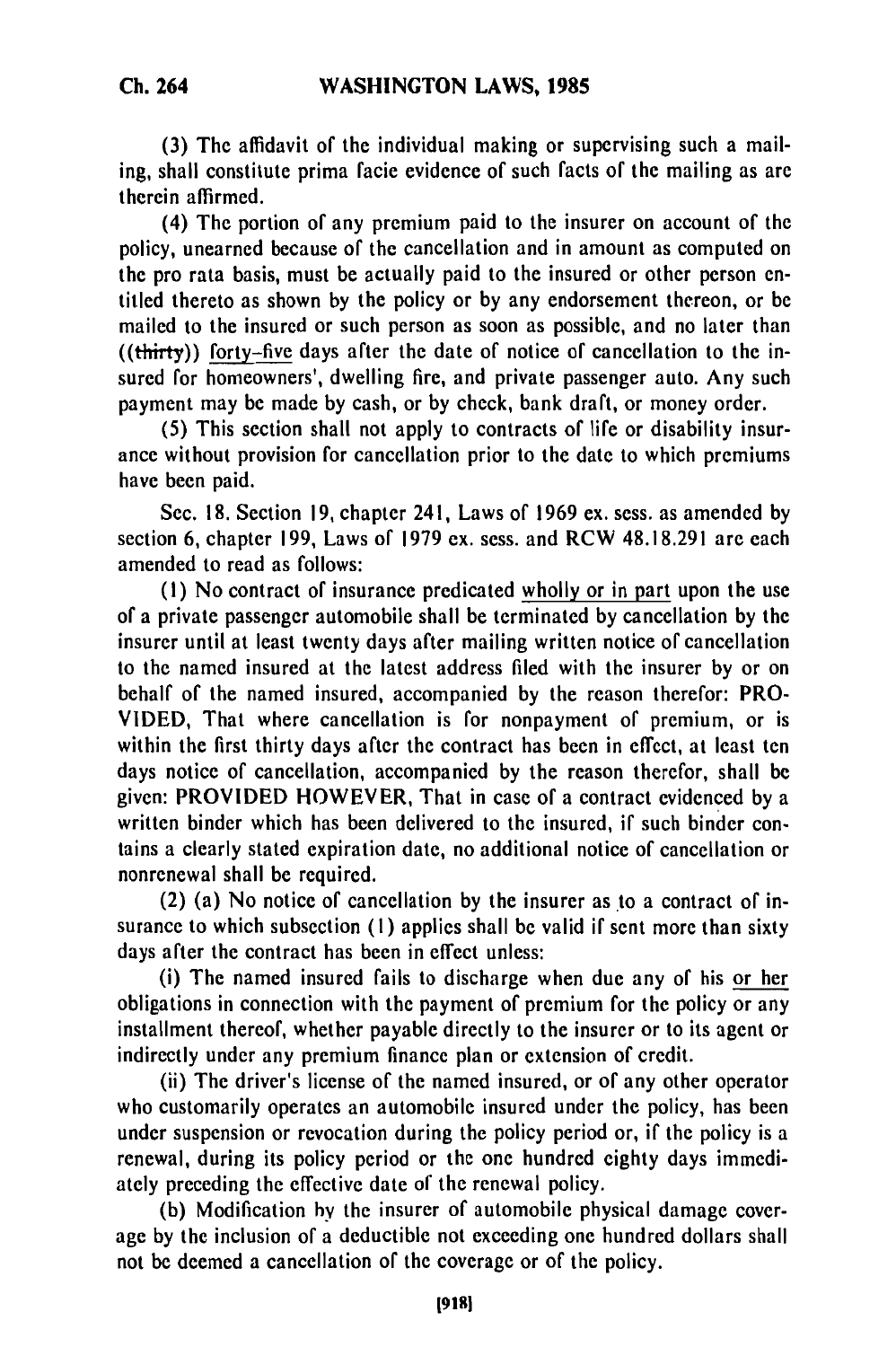**(3)** The substance of subsections **(I)** and (2)(a) of this section must be set forth in each contract of insurance subject to the provisions of subsection **(1)** above, and may be in the form of an attached endorsement.

(4) No notice of cancellation of a policy which can be canceled only pursuant to subsection (2) shall be effective unless the reason therefor accompanies or is included in the notice of cancellation.

Sec. **19.** Section 20, chapter 241, Laws of **1969 ex.** sess. as last amended **by** section **17,** chapter **339,** Laws of **1981** and RCW **48.18.292** are **each** amended to read as follows:

**(1)** Each insurer shall be required to renew any contract of insurance subject to RCW **48.18.291** unless one of the following situations exists:

(a) The insurer gives the named insured at least twenty days' notice in writing as provided for in RCW **48.18.291(1),** that it proposes to refuse to renew the insurance contract upon its expiration date; and sets forth therein the actual reason for refusing to renew; or

**(b)** At least twenty days prior to its expiration date, the insurer has communicated its willingness to renew in writing to the named insured, and has included therein a statement of the amount of the premium or portion thereof required to be paid **by** the insured to renew the policy, including the amount **by** which the premium or deductibles have changed from the previous policy period, and the date **by** which such payment must be made, and the insured fails to discharge when due his obligation in connection with the payment of such premium or portion thereof; or

(c) The insured's agent or broker has procured other coverage acceptable to the insured prior to the expiration of the policy period.

(2) Renewal of a policy shall not constitute a waiver or estoppel with respect to grounds for cancellation which existed before the effective date of such renewal.

**(3)** "Renewal" or "to renew" means the issuance and delivery **by** an insurer of a contract of insurance replacing at the end of the contract period a contract of insurance previously issued and delivered **by** the same insurer, or the issuance and delivery of a certificate or notice extending the term of a contract beyond its policy period or term: PROVIDED, HOWEVER, That any contract of insurance with a policy period or term of six months or less whether or not made continuous for successive terms upon the payment of additional premiums shall for the purpose of RCW **48.18.291** through 48- **.18.297** be considered as if written for a policy period or term of six months: PROVIDED, FURTHER, That any policy written for a term longer than one year or any policy with no fixed expiration date, shall, for the purpose of RCW **48.18.291** through **48.18.297,** be considered as if written for successive policy periods or terms of one year.

(4) On and after January **1, 1980,** no policy of insurance subject to RCW **48.18.291** shall be issued for a policy period or term of less than six months.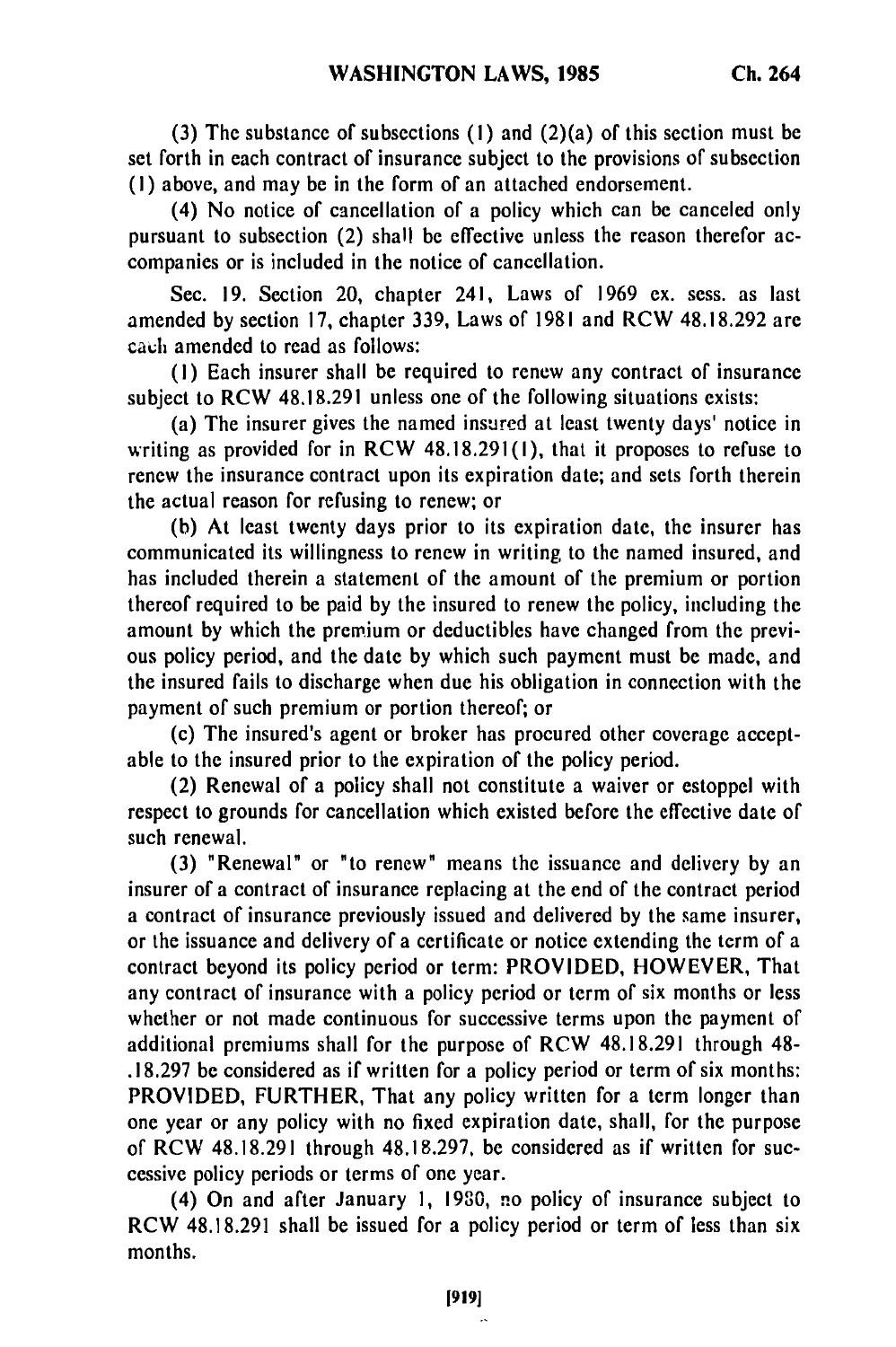**(5)** No insurer shall refuse to renew the liability and/or collision coverage of an automobile insurance policy on the basis that an insured covered **by** the policy of the insurer has submitted one or more claims under the comprehensive, road service, or towing coverage of the policy. Nothing in this subsection shall prohibit the nonrenewal of comprehensive, road service, or towing coverage on the basis of one or more claims submitted **by** an insured.

**NEW** SECTION. Sec. 20. A new section is added to chapter **48.18** RCW, to be codified as RCW 48.18.2901, to read as follows:

**(1)** Each insurer shall be required to renew any contract of insurance subject to RCW **48.18.290** unless one of the following situations exists:

(a) The insurer gives the named insured at least forty-five days' notice in writing as provided for in RCW **48.18.290,** that it proposes to refuse to renew the insurance contract upon its expiration date; and sets forth therein the actual reason for refusing to renew; or

**(b)** At least twenty days prior to its expiration date, the insurer has communicated its willingness to renew in writing to the named insured, and has included therein a statement of the amount of the premium or portion thereof required to be paid **by** the insured to renew the policy, including the amount **by** which the premium or deductibles have changed from the previous policy period, and the date **by** which such payment must be made, and the insured fails to discharge when due his obligation in connection with the payment of such premium or portion thereof; or

(c) The insured's agent or broker has procured other coverage acceptable to the insured prior to the expiration of the policy period.

(2) Renewal of a policy shall not constitute a waiver or estoppel with respect to grounds for cancellation which existed before the effective date of such renewal, or with respect to cancellation of fire policies under chapter 48.53 RCW.

(3) "Renewal" or "to renew" means the issuance and delivery by an insurer of a contract of insurance replacing at the end of the contract period a contract of insurance previously issued and delivered by the same insurer, or the issuance and delivery of a certificate or notice extending the term of a contract beyond its policy period or term: PROVIDED, HOWEVER, That any contract of insurance with a policy period or term of six months or less whether or not made continuous for successive terms upon the payment of additional premiums shall for the purpose of RCW 48.18.290 and 48.18.293 through 48.18.295 be considered as if written for a policy period or term of six months: PROVIDED, FURTHER, That any policy written for a term longer than one year or any policy with no fixed expiration date, shall, for the purpose of RCW 48.18.290 and 48.18.293 through 48.18.295, be considered as if written for successive policy periods or terms of one year.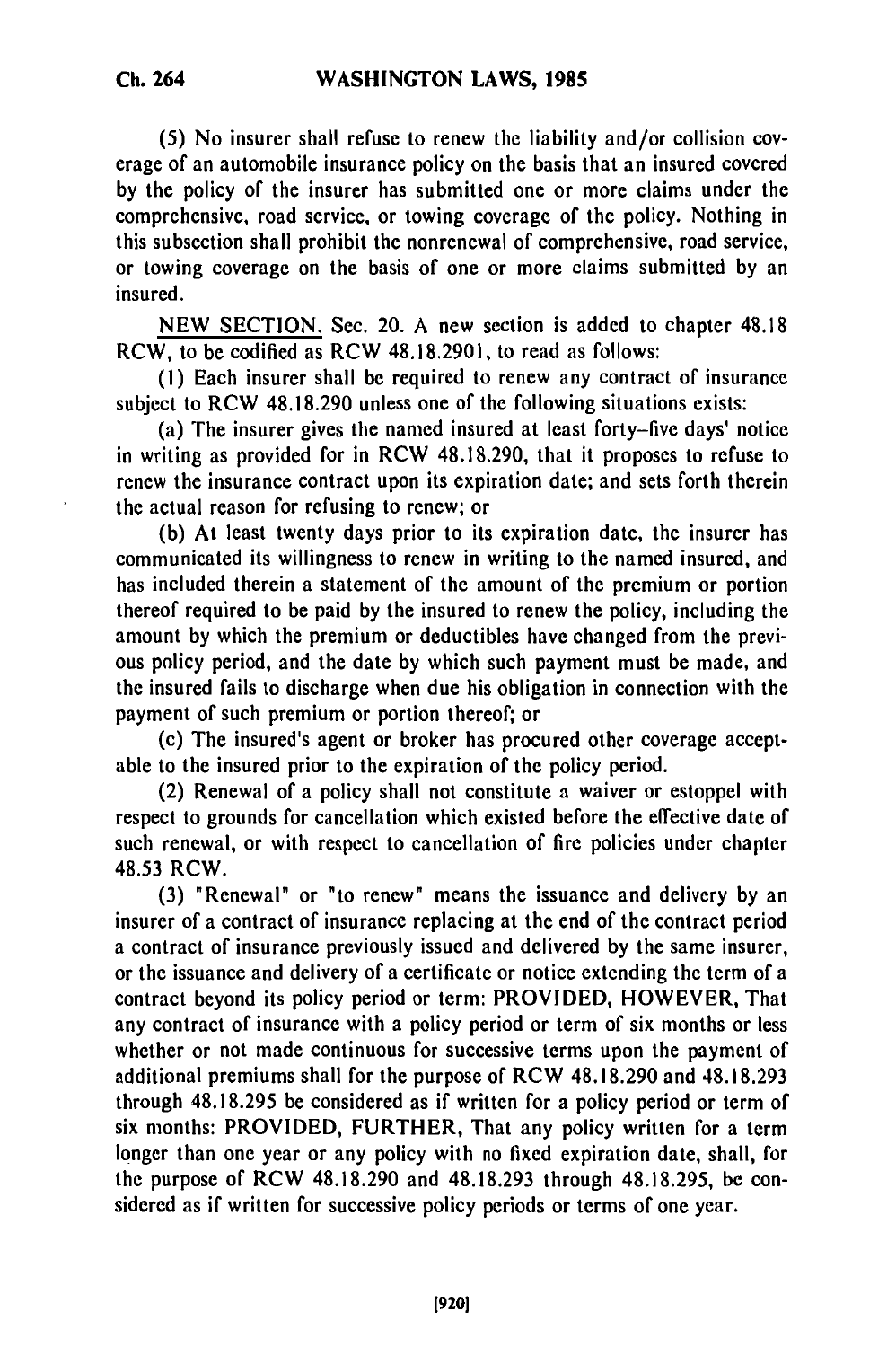Sec. 21. Section 2, chapter 95, Laws of 1967 ex. sess. as amended by section 22, chapter 241, Laws of 1969 ex. sess. and RCW 48.18.295 are each amended to read as follows:

Nothing in RCW ((48.18.291)) 48.18.290 through 48.18.297 shall be construed to prevent the cancellation or nonrenewal of any such insurance where:

(I) Such cancellation or nonrenewal is ordered by the commissioner under a statutory delinquency proceeding commenced under the provisions of chapter 48.31 RCW, or

(2) Permission for such cancellation or nonrenewal has been given by the commissioner on a showing that the continuation of such coverage can reasonably be expected to create a condition in the company hazardous to its policyholder, or to its creditors, or to its members, subscribers, or stockholders, or to the public.

Sec. 22. Section 23, chapter 241, Laws of 1969 ex. sess. as amended by section 6, chapter 32, Laws of 1983 Ist ex. sess. and RCW 48.18.296 are each amended to read as follows:

 $((\text{(+)})$ ) The provisions of RCW 48.18.291 through 48.18.297 shall not apply to:

 $((\overline{a}))(1)$  Contracts of insurance issued under the assigned risk plan; and

(((b) Contracts of insurance, other than combination homeowners and vehicle insurance policies, providing principally general casualty or property insurance with only incidental additional vehicle insurance; and<br>(c) Contracts of insurance insuring more than four motor vehicles; and

(d))) (2) Any policy covering garage, automobile sales agency, repair shop, service station, or public parking place operation hazards.

Sec. 23. Section .23.30, chapter 79, Laws of 1947 as amended by section 21, chapter 32, Laws of 1983 Ist ex. sess. and RCW 48.23.300 are each amended to read as follows:

Any life insurer shall have the power to hold under agreement the proceeds of any policy issued by it, upon such terms and restrictions as to revocation by the policyholder and control by beneficiaries, and with such exemptions from the claims of creditors of beneficiaries other than the policyholder as set forth in the policy or as agreed to in writing by the insurer and the policyholder. Upon maturity of a policy in the event the policyholder has made no such agreement, the insurer shall have the power to hold the proceeds of the policy under an agreement with the beneficiaries. The insurer shall not be required to segregate funds so held but may hold them as part of its general assets.

**((An insurer holding proceeds while awaiting determination of the final**  $set$ :**cttlement**-option shall accrue interest on the proceeds from the date of **death or maturity at a rate not less than the lower of the average over a period of thirty-six months and the average over a period of twelve months,**